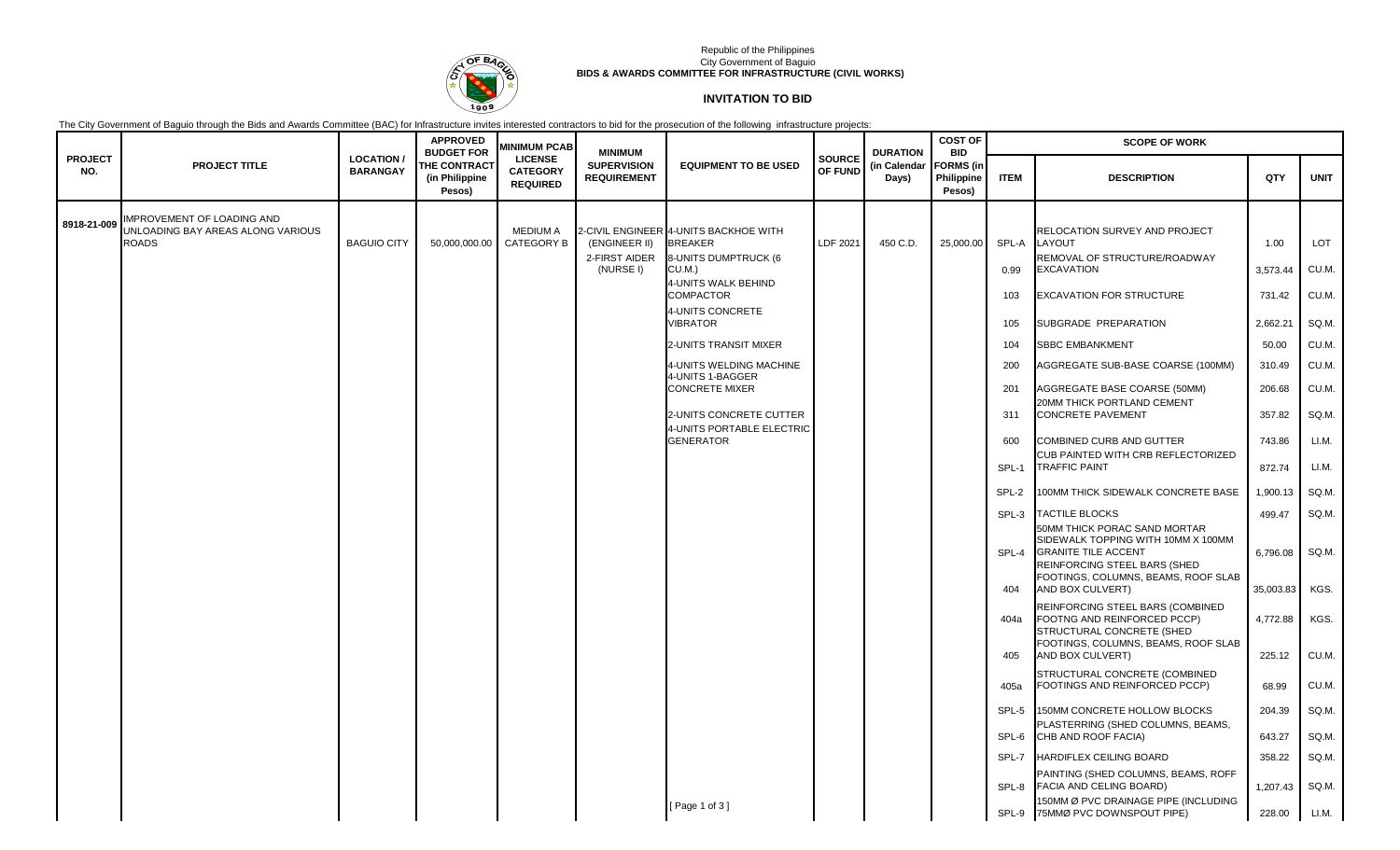

### Republic of the Philippines City Government of Baguio **BIDS & AWARDS COMMITTEE FOR INFRASTRUCTURE (CIVIL WORKS)**

# **INVITATION TO BID**

The City Government of Baguio through the Bids and Awards Committee (BAC) for Infrastructure invites interested contractors to bid for the prosecution of the following infrastructure projects:

|                       |                      |                                    | <b>APPROVED</b><br><b>BUDGET FOR</b>     | <b>MINIMUM PCAB</b>                                  | <b>MINIMUM</b>                           |                             |         | <b>DURATION</b><br><b>SOURCE</b><br>(in Calendar<br>Days) | <b>COST OF</b><br><b>BID</b>             | <b>SCOPE OF WORK</b> |                                                                            |        |              |  |
|-----------------------|----------------------|------------------------------------|------------------------------------------|------------------------------------------------------|------------------------------------------|-----------------------------|---------|-----------------------------------------------------------|------------------------------------------|----------------------|----------------------------------------------------------------------------|--------|--------------|--|
| <b>PROJECT</b><br>NO. | <b>PROJECT TITLE</b> | <b>LOCATION</b><br><b>BARANGAY</b> | THE CONTRACT<br>(in Philippine<br>Pesos) | <b>LICENSE</b><br><b>CATEGORY</b><br><b>REQUIRED</b> | <b>SUPERVISION</b><br><b>REQUIREMENT</b> | <b>EQUIPMENT TO BE USED</b> | OF FUND |                                                           | <b>FORMS</b> (in<br>Philippine<br>Pesos) | <b>ITEM</b>          | <b>DESCRIPTION</b>                                                         | QTY    | <b>UNIT</b>  |  |
|                       |                      |                                    |                                          |                                                      |                                          |                             |         |                                                           |                                          |                      | SPL-10 30WATTS SOLAR POWER CEILING LIGHT                                   | 87.00  | <b>SET</b>   |  |
|                       |                      |                                    |                                          |                                                      |                                          |                             |         |                                                           |                                          | 505                  | <b>GROUTED RIPRAP</b>                                                      | 871.00 | CU.M.        |  |
|                       |                      |                                    |                                          |                                                      |                                          |                             |         |                                                           |                                          |                      | SPL-11 CRAZY CUT STONE WALL SURFACING                                      | 932.61 | SQ.M.        |  |
|                       |                      |                                    |                                          |                                                      |                                          |                             |         |                                                           |                                          |                      | SPL-12 100WATTS SOLAR POWER STREET LIGHT                                   | 14.00  | <b>SET</b>   |  |
|                       |                      |                                    |                                          |                                                      |                                          |                             |         |                                                           |                                          |                      | BIO-RETENTION (GARDEN SOIL AND FROG<br>SPL-13 PLANT)                       | 22.50  | SQ M.        |  |
|                       |                      |                                    |                                          |                                                      |                                          |                             |         |                                                           |                                          |                      | PLANT BOX (GARDEN SOIL AND AND<br>SPL-14 ORNAMENTAL PLANT)                 | 36.74  | SQ M.        |  |
|                       |                      |                                    |                                          |                                                      |                                          |                             |         |                                                           |                                          |                      | SPL-15 2.40M X 1.80M BILLBOARD STEEL FRAMING                               | 13.00  | <b>UNITS</b> |  |
|                       |                      |                                    |                                          |                                                      |                                          |                             |         |                                                           |                                          |                      | 0.40M 150M.M. CHB SIDEWALK SIDE WALL<br>(INCLUDING REINFORCED CONCRETE     |        |              |  |
|                       |                      |                                    |                                          |                                                      |                                          |                             |         |                                                           |                                          |                      | SPL-16 FOOTING)                                                            | 187.00 | LI.M.        |  |
|                       |                      |                                    |                                          |                                                      |                                          |                             |         |                                                           |                                          |                      | SPL-17 REINFORCED CONCRETE RETAINING WALL                                  | 12.04  | CU.M.        |  |
|                       |                      |                                    |                                          |                                                      |                                          |                             |         |                                                           |                                          |                      | SPL-18 STAINLESS STEEL PIPE RAILING                                        | 11.08  | LI.M.        |  |
|                       |                      |                                    |                                          |                                                      |                                          |                             |         |                                                           |                                          |                      | SPL-19 WOOD GRILLS<br>ROOF SLAB WATERPROOFING- (4                          | 660.00 | BD.FT.       |  |
|                       |                      |                                    |                                          |                                                      |                                          |                             |         |                                                           |                                          |                      | SPL-20 COATINGS)                                                           | 583.37 | SQ M.        |  |
|                       |                      |                                    |                                          |                                                      |                                          |                             |         |                                                           |                                          |                      | SPL-21 BENECO POSTS TO BE TRANSFERED<br>TELCO POST AND STREET LIGHTS TO BE | 3.00   | <b>UNITS</b> |  |
|                       |                      |                                    |                                          |                                                      |                                          |                             |         |                                                           |                                          |                      | SPL-22 TRANSFERRED                                                         | 9.00   | <b>UNITS</b> |  |
|                       |                      |                                    |                                          |                                                      |                                          |                             |         |                                                           |                                          |                      | SPL-23 DRAINAGE DROP INLET STEEL GRATING                                   | 4.00   | <b>UNITS</b> |  |
|                       |                      |                                    |                                          |                                                      |                                          |                             |         |                                                           |                                          |                      | SPL-24 DISPLAY SHELF                                                       | 11.00  | <b>SET</b>   |  |
|                       |                      |                                    |                                          |                                                      |                                          |                             |         |                                                           |                                          |                      | SOLAR POWERED LED SCREEN<br>SPL-25 ADVERTISING BILLBOARD                   | 11.00  | <b>SET</b>   |  |
|                       |                      |                                    |                                          |                                                      |                                          |                             |         |                                                           |                                          |                      | SAFETY AND HEALTH PROGRAM<br>SPL-26 PROVISION                              | 1.00   | LOT          |  |
|                       |                      |                                    |                                          |                                                      |                                          |                             |         |                                                           |                                          |                      | SPL-27 SITE CLEARING                                                       | 1.00   | LOT          |  |